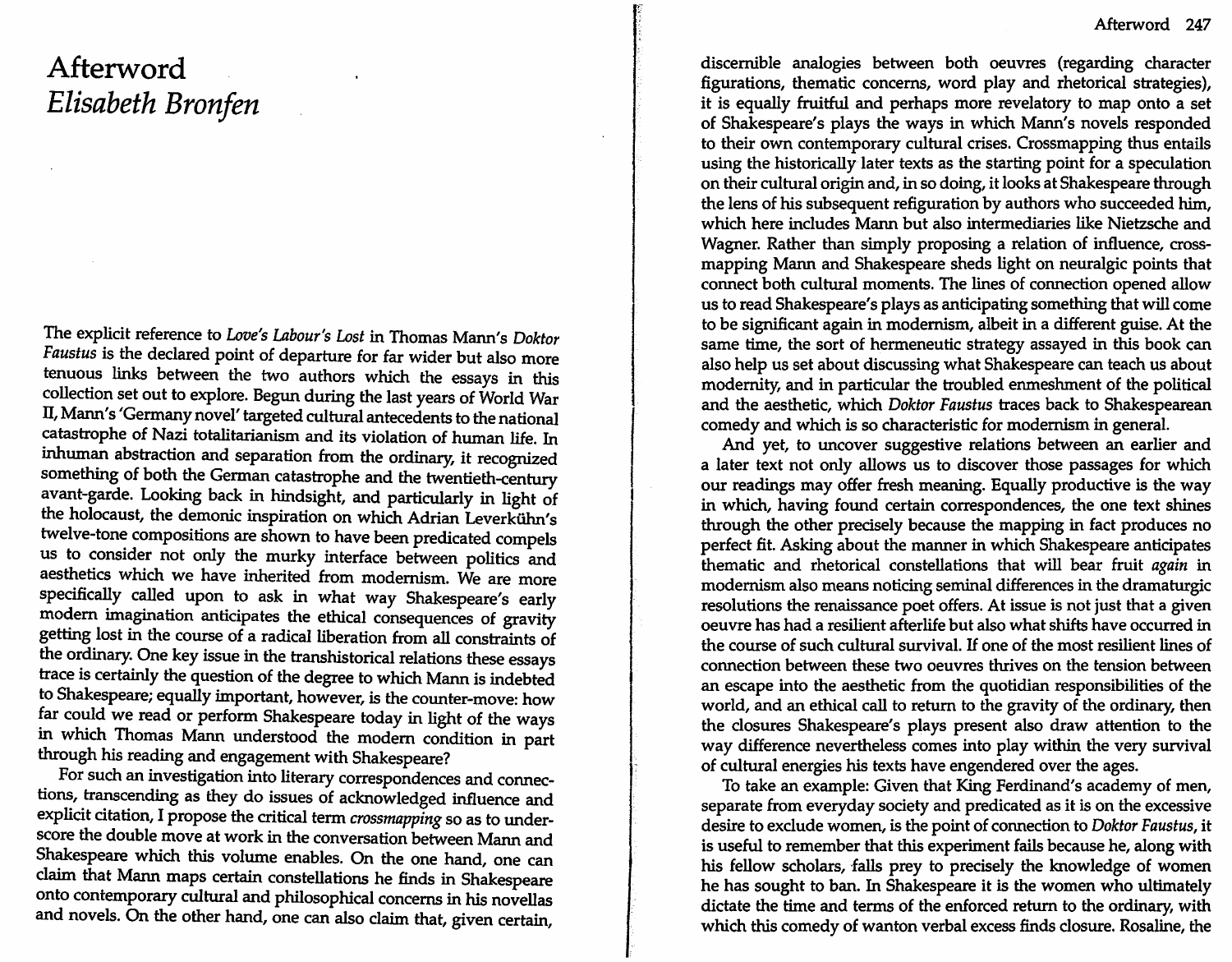Princess's witty attendant, is the one who speaks the lines so seminal to Mann's Germany novel: 'The blood of youth burns not with such excess / As gravity's revolt to wantonness'  $(5.2.73-4).$ <sup>1</sup> A revolt in the name of gravity, in other words, proves to be as excessive as what it revolts against: the promiscuous, the profusely luxuriant, the playfully lively. Important for the reinstatement of gravity on which this comedy ends, in turn, is that if King Ferdinand and his lords were initially guilty of a wantonness of wit, their ultimate debunking follows upon a second display of wantonness, now involving the manner in which they choose to court the women they had first sought to repudiate.

It is as a follow-up of her mockery of their ridiculous disguise as Muscovites that the Princess of France, having been informed of the death of her father, dictates an excessive collective return to gravity. She demands that King Ferdinand go to some 'forlorn and naked hermitage, / Remote from all the pleasures of the world' (5.2.777-8), while she will shut herself up in a 'mourning house, / Raining the tears of lamentation / For the remembrance of my father's death' (5.2.790-2). Berowne, in turn, is sent by his lady Rosaline to spend the year visiting those who are diametrically opposed to his verbal prowess, the speechless sick. With all the fierce endeavour of his wit he is 'to enforce the pained impotent to smile' (5.2.831). Shakespeare's answer to the sophisticated allusiveness of his courtiers brings what seems a contradictory compassion into play. Berowne may initially claim that 'to move wild laughter in the throat of death? / It cannot be, it is impossible: Mirth cannot move a soul in agony' (5.2.882-4), and yet he ultimately consents to the jesting in the context of real pain upon which his lady insists.

By looking back at the Shakespearean text through the lens of Mann's appropriation, my interest is drawn to the fact that it is the women who successfully fuse an ethical acknowledgement of the inescapable law of mortality with a subversive creativity, and in a manner particularly compelling - once again - for art performed in the aftermath of the global catastrophe of political totalitarianism. In Mann's Germany novel, wantonness, of course, plays itself out in yet a further sense of the word, namely as deliberate and unprovoked cruelty. With this in mind, we may glean from Shakespeare's closure not just a lament regarding the impossibility of finding a poetic and critical language that might adequately represent Auschwitz. Of continued pertinence, also, is the recognition that in the face of death a recourse to the wantonness of poetic words, the very excess that makes this mode of expression both wildly contingent and uncontainable, might just be the only adequate manner in which to record and counter global suffering. In that it not only gives final authority to the voices of women but also invokes the possibility that a comic restitution may still - after the long proposed twelvemonth of separation - be an option, Shakespeare's call to self-restraint and a re-anchoring of wit in the ordinary world seems different from Mann's conviction that after Auschwitz there is no redemption in sight. My intuition is that in turning back to Shakespeare's sense of the limit which the facticity of death Imposes on all poetic imaginations - even while his comic resolution proposes that aesthetic refiguration of the world finds its most compelling challenge when faced with real suffering - we might find the beginnings of fresh Answers to Mann's disillusionment in regard to the destruction which<br>World War II wrought.<br>But as much as we may wish to keep totalitarian politics and art

But as much as we may wish to keep totalitarian politics and art neatly distinct, what the conjunction of Mann and Shakespeare suggests is that we must instead address the disturbing links between them. On the one hand, we would like to hold on to the discrepancy that while Nazi ideology valorized authenticity, resoluteness, health, strength, and a redemptive final solution (the so-called Endlösung) based on exterminating all cultural qua racial difference, the moderrust aesthetic response entailed a celebration of the inauthenticity of masquerade and surface appearances, sickness, the impure and infected, along with anti-cathartic closures and open ends. But Leverkühn's musical adventure is not just a trope for the masculine artist's desire to avert the ordinary, and separate artistic prowess from sensual happmess. The political analogy intended by Mann sheds disturbing light on the fact that the 'demonic' music his musician invents, the twelve-tone composition, is not just predicated on a freedom from any considerations of musical conventions. It entails above all a strict style ('einen strengen Satz', 2007: 280-1) that ideally leaves no more free notes ('keine freie Note mehr', ibid.).<sup>2</sup> Each tone in the complete composition is to be determined by this series. Put another way, the series allows for no note to exist outside what it determines.

What links Leverkiihn's aesthetic ideal to the ideal of fascism is the fact that both repudiate anything subjective, contingent or random. Read as a trope for a different demonic liberation, namely the Nazi regime, our attention is uncannily drawn toward a proximity between the avant-garde and political totalitarianism here. The neat distinction that attributes a transparent and harmonious articulation to the political realm and the embrace of opacity and disjunction to the aesthetic gives way to a different ordering, in which both the aesthetic and the political, by presupposing a freedom from all considerations of conventions, are shown to be aligned in that there is no outside allowed by their totalizing claim. The demonic - when read as a political trope - proves to be difficult to fix in place. On the one hand, pitted against the humanist project which Mann's bourgeois citizen Zeitblom represents, it entails a mistrust of the progress of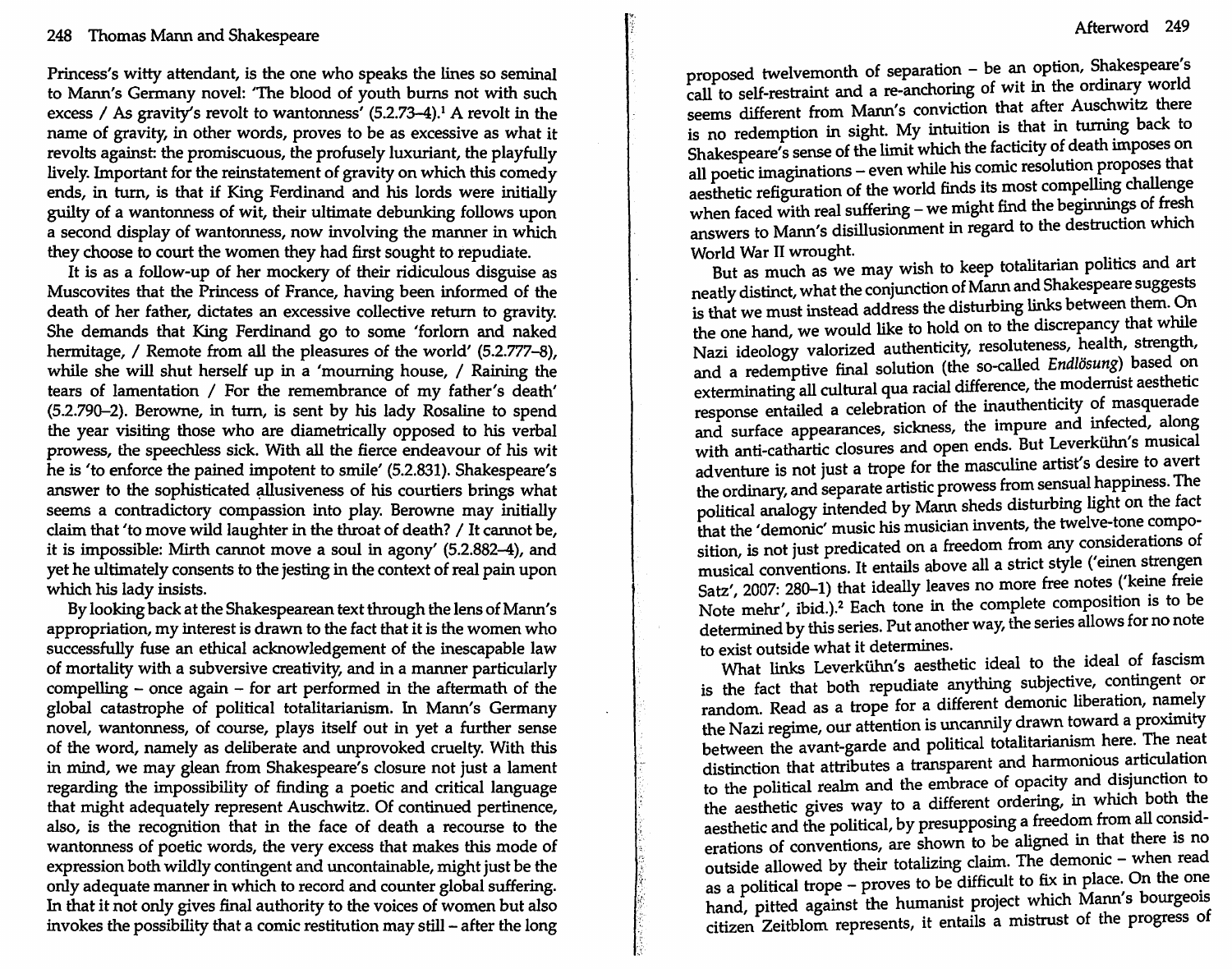enlightenment and goes against any return to the ordinary predicated on a containment of excessive desire in the interest of human benefit. On the other hand, the demonically inspired political system imposes on the ordinary an all-encompassing law, predicated on radical exclusion, sacrifice and extermination of all those forms of life that do not fit the determining series.

Mapping Mann's notion of the demonic as inspiration for a series which contains no free notes back onto Shakespeare, a poignant difference for the political implication in the early modern dramatist's aesthetic design emerges. Polyphony, on the level both of his poetic language and of his constellations of character, brings with it an awareness of the fragility and provisionality of any all-embracing power in the theatre or in politics. Rosaline and the Princess of France may seek to put an end to all wanton wit, and yet the return to gravity they insist on does not preclude the existence of free notes. Indeed, at the end of Shakespeare's plays there is always something that doesn't fit mto the senes: be It the discontented Malvolio in *Twelfth Night,* who threatens to have his revenge on the whole pack of courtiers who had their fun with him; be it Antonio, who, bereft of his lover at the end of *The Merchant of Venice,* has only the hope that his ships will come home safely; be it the hysteric Ophelia, who, drawn from her delirious singing to muddy death, subverts the lethal theatre of conspiracy into which Hamlet has drawn the entire court at Elsinore. The ordinary these plays ultimately return us to is precisely one that defies a structuring of the world so strict that nothing carmot *not* fit. To return once more to our primary example: in *Love's Labour's Lost* the answer to an academy in which women's voices have no place is not only including them contrapuntally, but, in following their lead, to force open the impOSition of a strict series in order, instead, to confront the incalculabilities and contingencies of the real, especially where death and suffering must be accounted for. In light of the fact that the experience of military destruction throughout the twentieth century has caused critical theory not only to feel uncomfortable with any celebration of harmonious totality but also to doubt the humanist project, asking of art to reflect this two-fold distrust, Rosaline's command that Berowne test the effect of poetic wit not by repudiating life's fragility but in the face of real suffering continues to be timely.

Indeed, as Jonathan Dollimore points out in his contribution to the present volume, a particularly suggestive line of association between Thomas Marm and Shakespeare emerges when discussing *Hamlet* in relation to a knowledge which shatters in that it puts into question psychic, social and political well-being - a knowledge, that is to say, which makes this well-being questionable by turning it into a question and an issue of self-questioning. It is precisely in the turn toward all

that is excluded from the ordinary - the nocturnal, the excess of desire, fantasy as a violation of others, death - that a resilient cultural afterlife of Shakespeare in modernity can be located. Though shattering to any comfortable notion of the self, the community or the nation, this dangerous knowledge pertains to something we cannot afford *not* to know. Yet most pertinent about a conception of modern art as that which disturbs any unquestioned experience *of* and existence *in* the world is that, by rendering the ordinary uncanny, the cognitive gain is a double-edged ethical insight. Revisiting the conversation between Mann and Shakespeare, Dollimore offers a keen rethinking of the term *Barbarei,* so as to suggest that barbarism is not the opposite of the civilization it seeks to destroy but its creation  $-$  a self-destructive force that civilization itself engenders. Art, in turn, emerges not only as a corrective, but also a particularly potent articulation of the virulent intensity this second degree barbarism unleashes.

In Shakespeare, of course, the proximity between evil and good harks back to an omnipotent God who, having created both, emerges as the source of evil. There is nothing outside or beyond divine power. For Mann, in turn, the proximity between barbarism and civilization speaks to the way that the 'demonic evil' of Nazism cannot be neatly severed from the German people at large and instead must be tracked back to the bourgeois humanist project against which it was pitted. Linking both, the scene in *Doktor Faustus* during which Leverkiihn assures the devil that the tempter is telling him nothing save things that are already in him recalls *Macbeth* in more than one sense. On the one hand, the eponymous hero of the play, like Satan, so brilliantly portrayed in Milton's *Paradise Lost,* was once a loyal subject whose rebellion against his sovereign is inspired by both the barbarism of the battlefield and the conjuring powers of the witches, who give him the script of ambitious promotion which he will follow, once circumstances favour him. Yet these allegedly demonic forces, rendering manifest the latent rebellious thoughts in this particular warrior, are themselves subject to Hecate, goddess of dark places, who allows her wanton subordinates to trick Macbeth so as to bring about his destruction and reassert the royal lineage he, for the duration of the play, seems to subvert. As such, her nocturnal force orchestrates a drama in which a powerful general is drawn into the realm of revolt and regicide, so as to prove not only the temptability of even the most loyal subject but, by virtue of his ultimate defeat, also to make an example of his subversive defiance.

The bloodshed and destruction of the world we witness on stage is not in opposition to, but in alliance with the sovereignty of King Duncan's family line. Violation is engendered by, but also once more results *in,* the civilization this weak king represents. At the same time,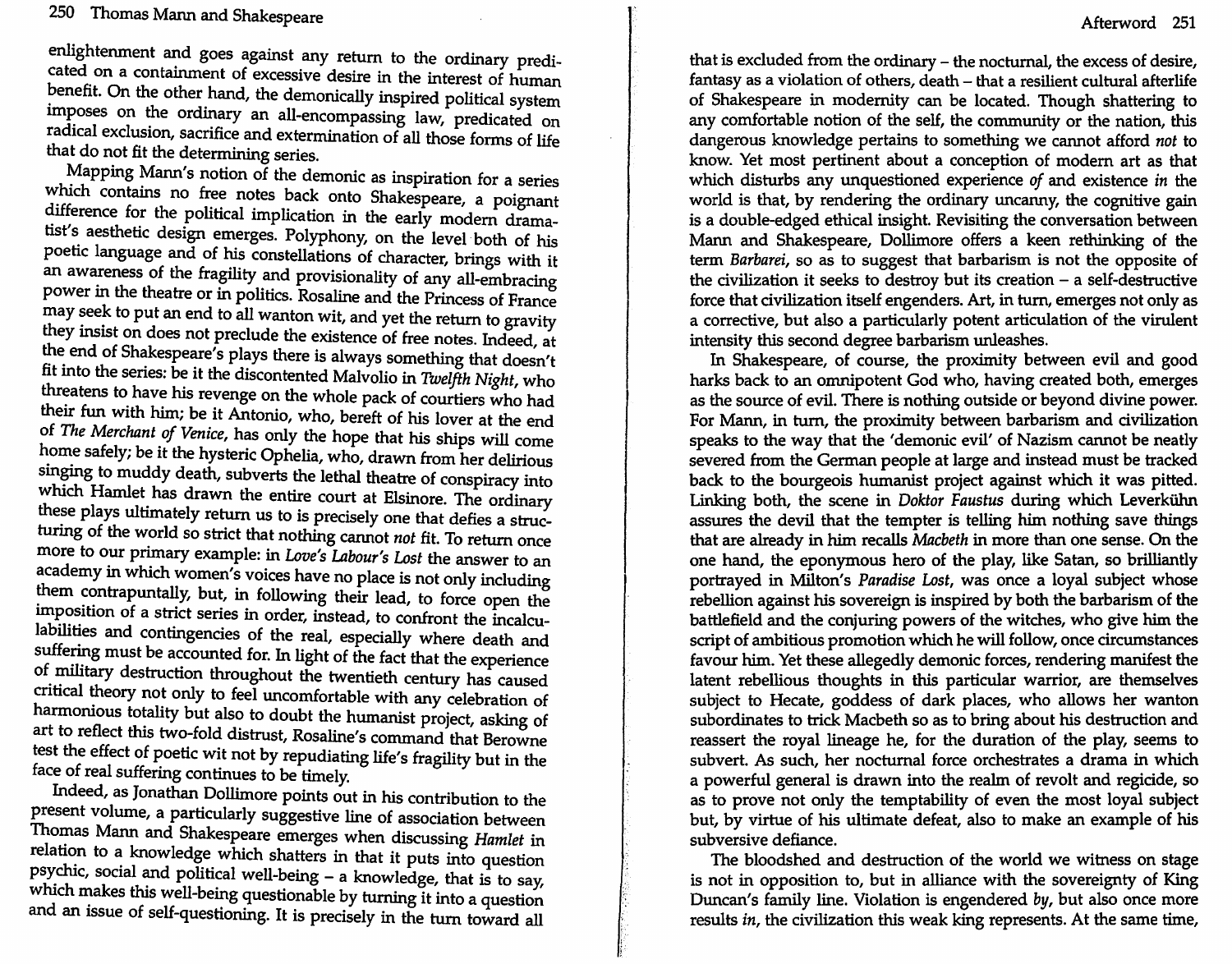the murky interface between good and evil is also explicitly addressed by Malcolm, heir to the throne, as an equally conflicted expression of the proximity between evil and good. In the fourth act, Malcolm gives voice to the black scruples that devilish Macbeth has inspired in him, claiming, to his astonished companion Macduff, that in his voluptuousness and avarice he is equal to the evil usurper. After listing all his vices, he proclaims 'Nay, had I power, I should / Pour the sweet milk of concord into hell, / Uproar the universal peace, confound / All unity on earth' (4.3.98-100). Only the despair his companion utters in response, regarding the fate of Scotland, compels· Malcolm to unspeak his own detraction and abjure the stains and blames he initially laid upon himself. Yet the point is that in order to renounce evil, Malcolm chose to acknowledge it as being - at least potentially - part and parcel of the sovereignty he is about to claim. In so doing, he raises the possibility that he could be one in a series of evil rulers, engendered by his father King Duncan's weak regime. Choosing civilization over barbarism only cements the proximity between these two political forces.

What Shakespeare thus maps is not the narrative of a logical sequence in which the barbaric is conceived as coming before and then being overwhelmed by enlightened civilization, such that its re-eruption marks a reversion to a prior state. Instead, with Mann's notion of shattering knowledge in mind, we see barbarism as the logical consequence of a particular civilization, in *Macbeth* the medieval Scotland of King Duncan. There it finds two embodiments, as the usurper and his challenger, and only the triumph of the latter puts an end to the sequence of bloodshed by regrouping all the Thanes loyal to Malcolm into a far stricter bond of Earls, led by him as their new sovereign. The king-maker Macduff is demonstratively holding the head of his vanquished opponent in his hand as Malcolm proclaims this new political regime. Mann calls the re-eruption of violence in the midst of civilization a double barbarism, as the devil puts it to Leverkiihn, coming after bourgeois humanism. As Dollimore suggests, this is an answer to the bourgeois civilization which, by privileging a project of humanitarianism without allowance for excess, not only re-engenders but actually intensifies the very violations it seeks to contain, be these sexual passions, mystical passions or the passion of violence. Rethought in Shakespearean terms, this also brings us back to the excess to be found in Rosaline's final call for gravity's revolt against wantonness. At the height of modernity, in the form of European faScism, the gravity of civilization found itself giving in to wanton political action, whose violence in its excessive cruelty can be conceived as an alarmingly grave wantonness. While it is relatively acceptable to think of gravity and wantonness conjoined in the Elizabethan court,

where civilizing love and destructive desire existed side by side, when gravity and wantonness come together in the Nazi regime it blurs together things we would far rather keep distinct. German totalitanan politics was everything but undisciplined and lawless, even while committing crimes against humanity. It puts on display how a lasciviously wanton violence could emerge as part and parcel of an extremely organized project of modernity.

What is timely about the notion that evil is not external to but inherent to the good, and as such not what civilization triumphs over but what it also produces, is not simply the deconstruction of familiar binaries. Rather than collapsing the distinction between barbarism and civilization, crossmapping Shakespeare and Mann suggests that it may be more fruitful, given the proposed proximity, to isolate those historical moments as well as those literary passages that address their cross-over. Our attention is then drawn to the fact that, by both correcting and articulating a barbarism which comes after and as a result of civilization, modem artistic practices participate in a dynamic dialogue. Along the lines of what Freud calls the uncanny return of latent primordial material, it is this dialogue that gives voice to the repression of a dangerous knowledge. Freud himself explicitly conceived the primordial aspect of psychic life in terms of a barbarism that had to be repressed in favour of both individual and collective culturation. As Dollimore notes (in his contribution to this volume, p. 28), while repression thus proves to be a 'necessary aspect of what it means to be humane', the demonic force it seeks to contain is part and parcel of what it means 'to be fully human'. Like Satan, returning from Hell to challenge the God who exiled him, repressed psychic material returns in the form of personal and collective symptoms and fantasies, giving voice in encrypted form to something we cannot afford *not* to know because, as shattering as this knowledge is, it is also all too human.

Freud begins his 'Thoughts for the Times on War and Death', written one year after the outbreak of World War I, with a confession of his own distress. The war, he explains, that 'we had refused to believe in broke out, and it brought - disillusionment' (1964: 278)<sup>3</sup> regarding all trust in humanism, civilization, progress. The furore driving his fellow Europeans into this Great War, which within the first year had resulted in such unexpectedly high casualties, Freud took to be an expression of discontent with the pressure of civilization. So as to make sense of the violence and destruction of war, he suggested an analogy between the early psychic condition of the human subject and what he called 'primaeval man' (1964: 292). $4$  This allowed him to think about the war in terms of a re-eruption of barbarism in the heart of European civilization both in personal and in collective terms; as the uncanny return of something which was not so much strange as it was all too familiar.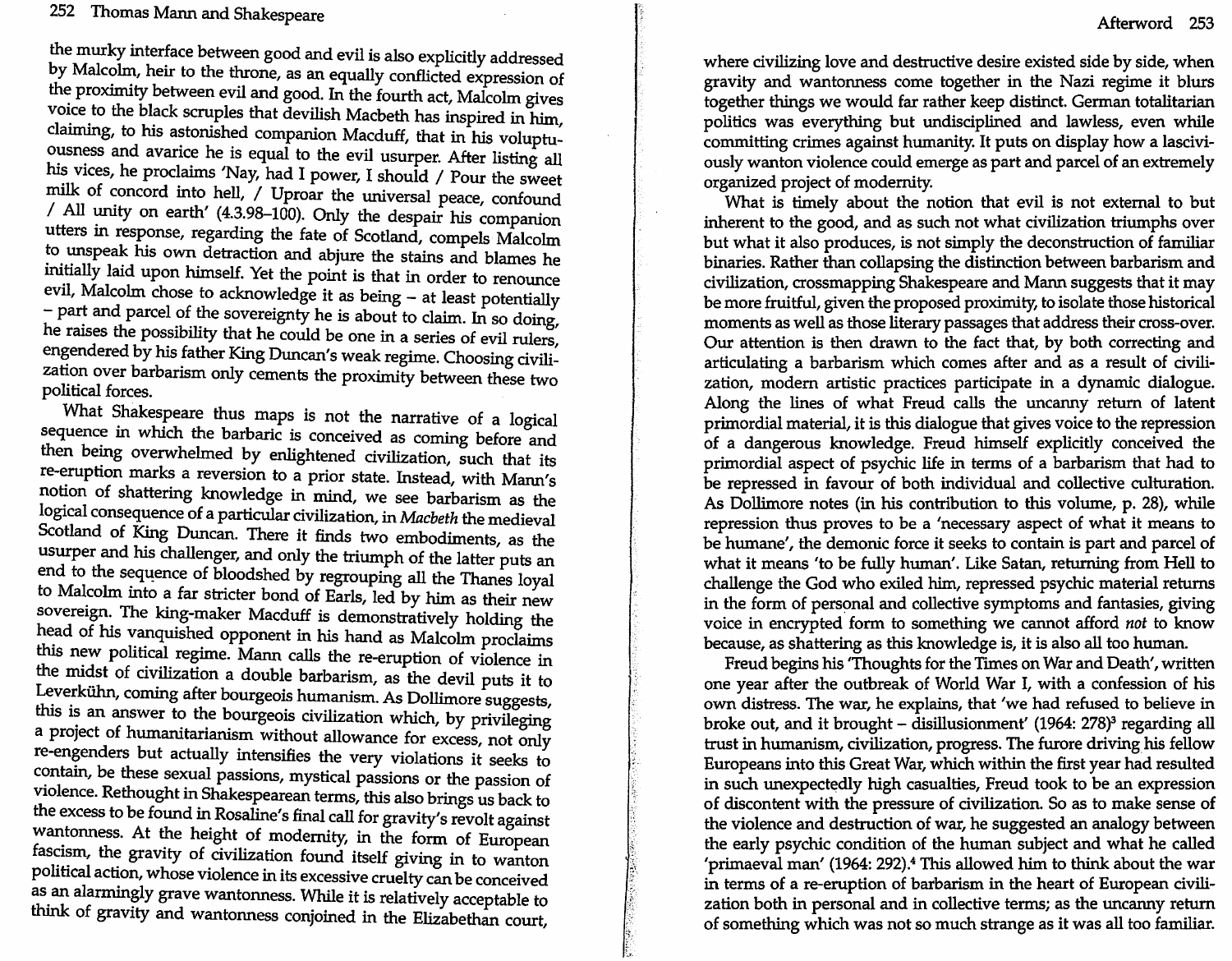For Freud, the shattering knowledge which the outbreak of war forced upon all those who had refused to believe it could break out, however, at the same time revealed a troubling association between aestheticism and barbarism. The tendency of civilized society 'to exclude death from our calculations in life'  $(1964: 291)$ <sup>5</sup> which is to say to repress the human in support of the humane, entails a 'loss in life' which finds compensation in the world of fiction: 'There we still find people who know how to die - who, indeed, even manage to kill someone else. ... In the realm of fiction we find the plurality of lives which we need. We die with the hero with whom we have identified ourselves; yet we survive him, and are ready to die again just as safely with another hero' (ibid.).<sup>6</sup> And yet Freud, adding the following chilling remark, underscores the proximity of death and life, evil and good, barbarism and civility: 'It is evident that war is bound to sweep away this conventional treatment of death. Death will no longer be denied; we are forced to believe in it. People really die; and no longer one by one, but many ... and death is no longer a chance event. To be sure, it still seems a matter of chance whether a bullet hits this man or that; but a second bullet may well hit the survivor; and the accumulation of deaths puts an end to the impression of chance. Life has indeed become interesting again; it has recovered its full content' (ibid.).?

Dollimore's provocative claim that 'humanism involves a repression of what it is to be fully human, and that such repression is a necessary aspect of what it is to be humane' (this volume, p. 33), locates a potential in modern art that places it not only in the service of human values which support the containment of lethal fantasies and desires on which civilized life is predicated. Instead, as a cognitive instrument, modem art also supports the shattering knowledge that exceeds and violates civilized life by forcing into view again all that humanism feels compelled to exclude and repress. It is not an anaesthetic insensitivity to pam that Rosaline prescribes to her witty lover's skill with words. The aesthetic she has in mind at the end of *Love's Labour's Lost* is not one that aims even to heal the wounds which life inflicts on human beings, but one which actively brings the ugliness of disease, decay and death back into the equation. Rosaline's final, hopeful prescription for the aesthetic involves wantonness once more turning alarmingly grave.

The humane, intent on civilizing and refining so as to reduce pain, and the human, mutually implicated in good and evil, relate to each other in such a way that the former covers up the latter even though It never fully screens it out. If the humane speaks to that part of our existence that is steeped in suppressing all that is in discord with notions of benevolence and civility, we may think of the letter 'e' with which this word ends as the decisive mark of something more than the repression of what it is to be fully human. It also marks the limit to

any civilizing effort in excluding what doesn't fit in with the humanist project. Dropping the 'e' allows us to find in the human the dissident and dangerous knowledge which the humane seeks to avert. And the human thus returns in full force, recovering, as Freud puts it, life's full content. My intuition is to turn the screw one notch further regarding the proximity of aesthetics and an attack on bourgeois humanism. If the human is that which brings back into the conversation what the humane seeks to disavow, the absent 'e' opens up an artistic practice in which barbarism is harnessed not in the name of human values, but in opposing aesthetic compositions of strict series in which nothing is

To return to Shakespeare *after* and *with* Thomas Mann could entail putting the human back into the artistic equation by tuning our ears to those textual passages that challenge, threaten and repudiate any ideal - be it aesthetic or political - that allows for no free notes. This, I have argued, is what Rosaline speaks for, in the form of a discipline she teaches to her excessively cultivated man. Rather than seeking redemption from the past (and with it our cultural legacy of barbarism), the double-edged challenge to art is to foreground the human in all its ugly inconsistency and disjunction even while recognizing our need for the civilizing assuagement which the humane offers. Yet if, as Dollimore points out, modem culture's sublation of the human into the humane also produces the return of a knowledge that shatters, albeit transformed and re-encoded by virtue of its repression, this rhetorical turn is also applicable to Shakespeare's effective cultural survival in modernity. What a transhistorical crossmapping uncovers are not just the lines of connection and correspondences between early and late modem texts, but that Shakespeare's meaning returns to us inscribed by and intensified by the history of his rearticulations. The aesthetic energies emanating from his poetic refiguration of the cultural anxieties and crises of his own times are both prior to our contemporary concerns and the product of rethinking our historical moment in light of his plays.

## Notes

- 1 All Shakespeare quotations are from the Norton edition, based on the<br>Contable Welter Cohen Jean Howare Oxford text, edited by Stephen Greenblatt, Walter Cohen, Jean Howard and Katherine Eisaman Maus (New York 2008).
- 2 'I will tell you what I understand by "strict style". I mean the complete integration of all musical dimensions, their neutrality towards each other due to complete organization ... There would no longer be a free note (Mann 1999: 191). *Ich werde Dir sagen,* was *ich unter strengem Satz verstehe.*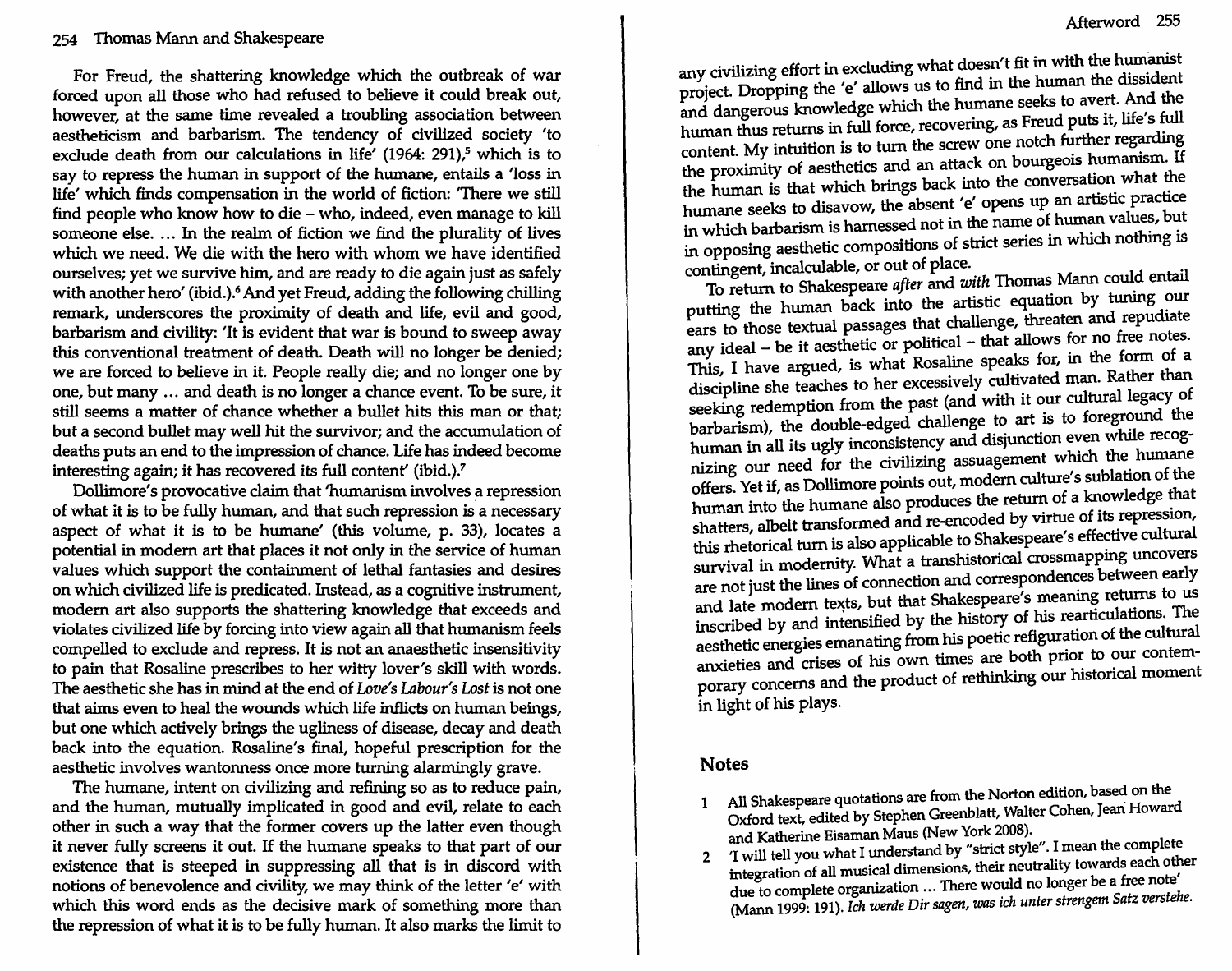*Ich meine damit die vollstandige Integrierung aller musikalischen Dimensionen, ihre Indifferenz gegen einander kraft vollkommener Organisation .* .. , Es *giibe keine freie Note mehr.* (Mann 2007: 280-1).

- 3 *Der Krieg, an den wir nicht glauben wolIten, brach nun aus und er brachte die - Enttauschung* (Freud 1999: 328).
- *4 dem Urmenschen* (ibid.: 347).
- *5 den Tod beiseite* zu *schieben, ihn aus dem Leben zu eliminieren* (Freud 1999: 341).
- *6 Dort Jinden wir noch Menschen, die zu sterben verstehen, ja, die es auch zustande bringen, einen anderen zu toten.* . .. *Auf dem Gebiete der Fiktion*  finden wir jene Mehrheit von Leben, deren wir bedürfen. Wir sterben in der Identifizierung mit dem einen Helden, überleben ihn aber doch und sind bereit, *ebenso ungeschiidigt ein zweites Mal mit einem andren Heiden zu sterben* (ibid.: 344).
- 7 Es *ist evident, daft der Krieg diese konventionelle Behandlung des Todes hinwegfegen muft. Der Tod laftt sich jetzt nicht mehr verleugnen; man muft an ihn glnuben. Die Menschen sterben wirklich, auch nicht mehr einzeln, sondern viele*  .... Es ist auch kein Zufall mehr. Es scheint freilich noch zufällig, ob diese Kugel *den einen trifft oder den anderen; aber diesen anderen mag leicht eine zweite*  Kugel treffen, die Häufung macht dem Eindruck des Zufälligen ein Ende. Das *Leben ist freilich wieder interessant geworden, es hat seinen vollen Inhalt wiederbekommen* (ibid.).

## **Works Cited**

- Freud, Sigmund, 1964 [1915]. 'Thoughts for the TImes on War and Death', in *The Standard Edition of the Complete Psychological Works of Sigmund Freud,* ed. and trans. James Strachey, vol. 14. London: The Hogarth Press and the Institute of PsychO-Analysis, pp. 275-300.
- Freud, Sigmund, 1999 [1915]. 'ZeitgemaBes fiber Krieg und Tod', in *Gesammelte Werke,* vol. 10. Frankfurt am Main: Fischer Taschenbuchverlag, pp. 323-55.
- Mann, Thomas, 1999 [1947]. *Doctor Faustus,* trans. H. T. Lowe-Porter. London: Vintage.
- Mann, Thomas, 2007 [1947]. *Doktor Faustus,* eds Ruprecht WImmer, Stephan Stachorski. GroBe Kommentierte Frankfurter Ausgabe, vol. 10.1. Frankfurt am Main: S. Fischer.
- Shakespeare, Wllliam, 2008. *The Norton Shakespeare.* Based on the Oxford Edition, eds Stephen Greenblatt et al. New York: Norton.

## **Index**

Acocella, Joan 195 *Adam Bede* (G. Eliot) 99 Adorno, Theodor 52 comedy and 63 dodecaphony and 81-2 Nazism and 47-8, 49 *Sprachkrise* and 61 *Aida* (Verdi) 211, 212, 221, 223 Aldridge, Ira 119, 120 fig. amateurism 207-8 Andersen, Hans Christian 106 Ashcroft, Peggy 216, 217, 220-1, 226 n.19 *Astralmythen der Hebraeer, Babylonier und Aegypter*  (Stucken) 142 *As You Like* It 180, 181, 187 n.32 comedy 183 exile 180, 181, 182 plot 181 polarity 184 same-sex themes 183 scope 180, 183-4, 187 n.34, 187-8 n.36 sexual themes 180, 182-3 Auden, W. H. 94, 95, 109 Auschwitz 48, 248-9 'Auseinandersetzung mit Wagner' 160-1 authorship 94-5, *see also personal names* 

*Bacchae, The* (Euripides) 37 *Ban on* Love, *The* (Wagner) 154 barbarism 25, 253, *see also individual names and topics*  Barber, C. L. 187 n.36 *Barbiere di Siviglia,* II (Rossini) 222-3 Bassermann, Albert 119, 121 fig. Beethoven, Ludwig van 54, 153, 155, 156 *Bekenntnisse des Hochstaplers Felix*  Krull, *Die* 229-30 desire 230-3 scope 234 sexual themes 230, 234 story 232 Benes, Edward 56 Benjamin, Walter 63 Benny, Jack 62 Bertram, Ernst 51 *Betrachtungen eines Unpolitischen*  175 Bizet, Georges 210, 212-13, 224 black ethnicity 115-16, 118-19, 123 Blake, William 178, 217 *Blood of the Walsungs 234*  Bloom, Harold 59 Bohème, La (Puccini) 223 bourgeois order 119-20,122,125-6, 196 polarity 192-3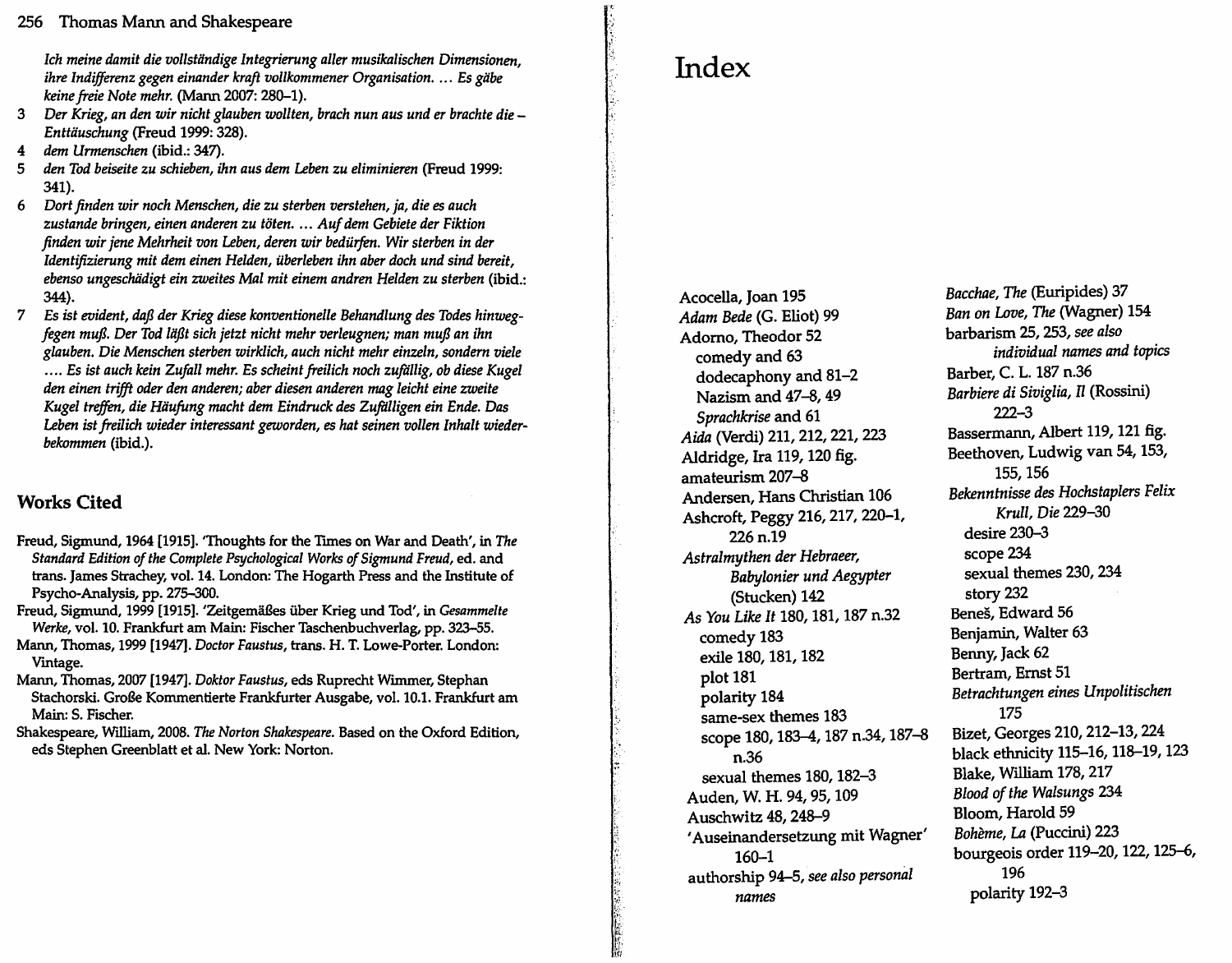## Volumes in the series: Vol. 1. *Improvisation as Art: Conceptual Challenges, Historical Perspectives*  by Edgar Landgraf Vol. 2. *The German P{caro and Modernity: Between Underdog and Shape-Shifter*  by Bernhard Malkmus ,

Vol. 3. *Citation and Precedent: Conjunctions and Disjunctions of German* Law *and Literature*  by Thomas O. Beebee

> Vol. 4. *Beyond Discontent: 'Sublimation' from Goethe to Lacan*  by Eckart Goebel

Vol. 5. *From Kafka to Sebald: Modernism and Narrative Form*  edited by Sabine Wilke

Vol. 6. *Image in Outline: Reading Lou Andreas-Salome*  by Gisela Brinker-Gabler

Vol. 7. *Out of Place: German Realism, Displacement, and Modernity*  by John B. Lyon

Vol. 8. *Thomas Mann in English: A Study in Literary Translation*  by David Horton

Vol. 9. *The Tragedy of Fatherhood: King Laius and the Politics of Paternity in the West*  by Silke-Maria Weineck

> Vol. 10. *The Poet as Phenomenologist: Rilke and the* New Poems by Luke Fischer

Vol. 11. *The Laughter of the Thracian Woman: A Protohistory of Theory*  by Hans Blumenberg, translated by Spencer Hawkins

> Vol. 12. *Roma Voices in the German-Speaking World*  by Lorely French

Vol. 13. *Vienna's Dreams of Europe: Culture and Identity beyond the Nation-State*  by Katherine Arens

# **Thomas Mann and**  Shakespeare

*Something Rich and Strange* 

# **Edited by Tobias Doring and Ewan Fernie**

Bloomsbury Academic An imprint of Bloomsbury Publishing Inc B L O O M S B U R Y

NEW YORK· LONDON· OXFORD· NEW DELHI· SYDNEY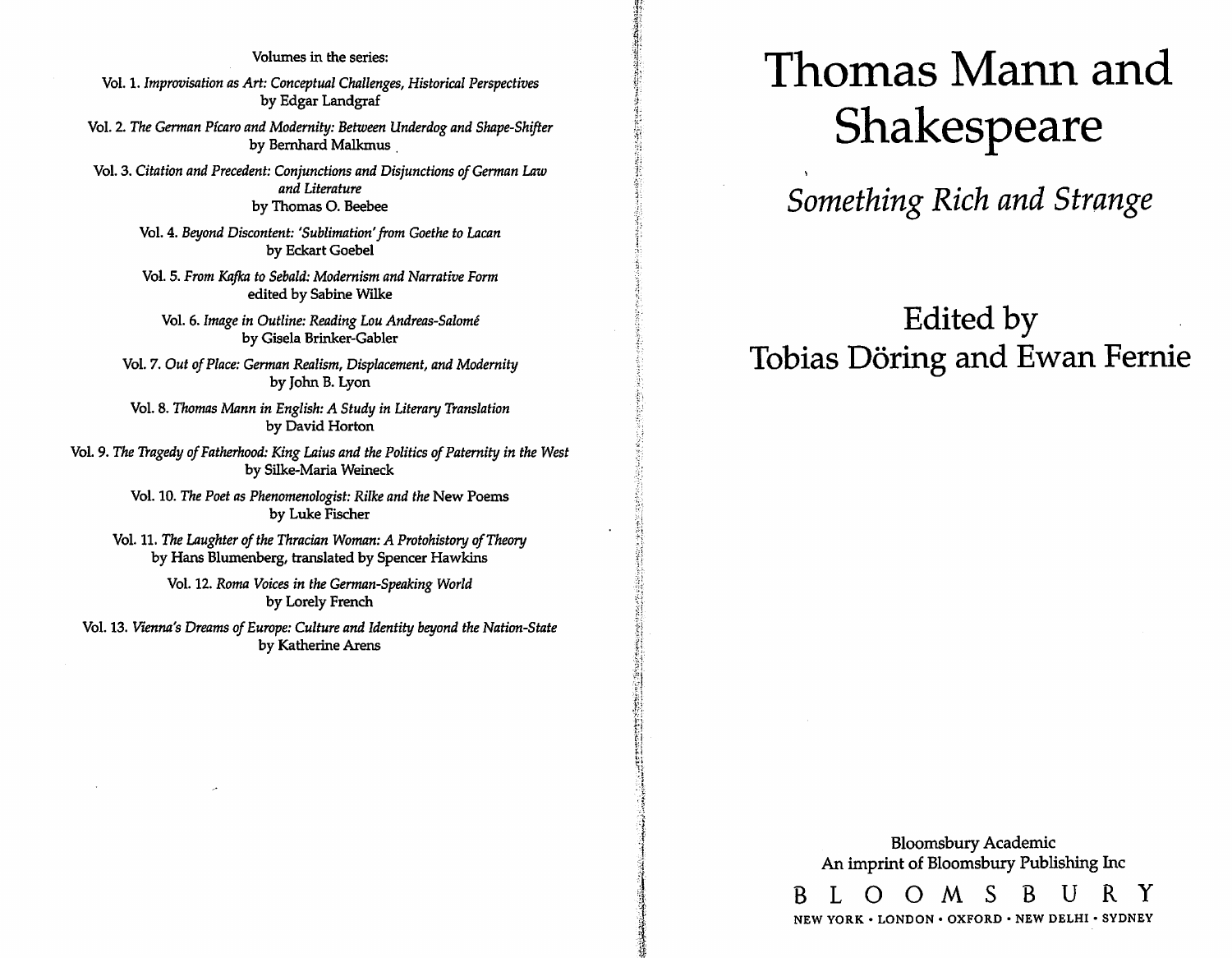### Bloomsbury Academic An imprint of Bloomsbury Publishing Inc

1385 Broadway New York NY 10018 USA

50 Bedford Square London WCIB3DP UK

#### www.bloomsbury.com

BLOOMSBURY and the Diana logo are trademarks of Bloomsbury Publishing Pic

First published 2015

© Tobias Doring, Ewan Fernie and Contributors, 2015

All rights reserved. No part of this publication may be reproduced or transmitted in any form or by any means, electronic or mechanical, including photocopying, recording, or any information storage or retrieval system, without prior permission in writing from the publishers.

Whilst every effort has been made to locate copyright holders, the publishers would be grateful to hear from any person(s) not here acknowledged.

No responsibility for loss caused to any individual or organization acting on or refraining from action as a result of the material in this publication can be accepted by Bloomsbury or the author.

Library of Congress Cataloging-in-Publication Data Thomas Mann and Shakespeare: something rich and strange / edited by Tobias Doring, Ewan Fernie.

pages em. - (New directions in German studies) Summary: "The first ever comparative reading of Shakespeare and Thomas Mann in view of key questions in modern culture"-- Provided by publisher. Includes bibliographical references and index. ISBN 978-1-62892-209-7 (hardback) - ISBN 978-1-62892-210-3 (ePub)- ISBN 978-1-62892-211-0 (ePDF) 1. Mann, Thomas, 1875-1955-Criticism

and interpretation. 2. Shakespeare, William, 1564-1616-Criticism and interpretation. 3. Mann, Thomas, 1875-1955-Themes, motives. 4. Shakespeare, William, 1564-1616-Themes, motives. 5. Comparative literature-German and English. 6. Comparative literature-English and German. I. Döring, Tobias, editor, author. II. Fernie, Ewan, 1971- editor,

> author. PT2625.A44Z891666 2015 833'.912-dc23 2015011135

ISBN: HB: 978-1-6289-2209-7 ePub: 978-1-6289-2210-3 ePDF: 978-1-6289-2211-0

Series: New Directions in German Studies

lYPeset by Fakenham Prepress Solutions, Fakenham, Norfolk NR21 8NN The dependence of the second that the TT star of Construction of Association

## **Contents**

|                | Acknowledgements                                                                                                                                        | vii  |
|----------------|---------------------------------------------------------------------------------------------------------------------------------------------------------|------|
|                | <b>Notes on Contributors</b>                                                                                                                            | viii |
|                | Introduction: Something Rich and Strange (with a Note on<br>Mann's Shakespeare, by Tobias Döring)<br>Ewan Fernie                                        | 1    |
| $\mathbf{1}$   | The Violence of Desire: Shakespeare, Nietzsche, Mann<br>Jonathan Dollimore                                                                              | 23   |
| $\mathbf{2}^-$ | Laughter in the Throat of Death: Thomas Mann's<br>Shakespearean Sprachkrise<br><b>Richard Wilson</b>                                                    | 47   |
| 3.             | Masquerades of Love: Love's Labour's Lost and the Musical<br>Development of Shakespeare's Comedy in Mann's Doktor<br><b>Faustus</b><br>Alexander Honold | 70   |
| 4              | The Magic Fountain: Shakespeare, Mann and Modern<br>Authorship<br>Tobias Döring                                                                         | 94   |
| 5              | 'A dark exception among the rule-abiding': Thomas Mann<br>and Othello<br>Friedhelm Marx                                                                 | 113  |
| 6.             | 'Who chooseth me must give and hazard all he hath':<br>Shakespearean Overtones in Mann's Der Tod in Venedig<br>John T. Hamilton                         | 134  |
| 7.             | Shakespeare to Mann, via Wagner<br>Dave Paxton                                                                                                          | 149  |